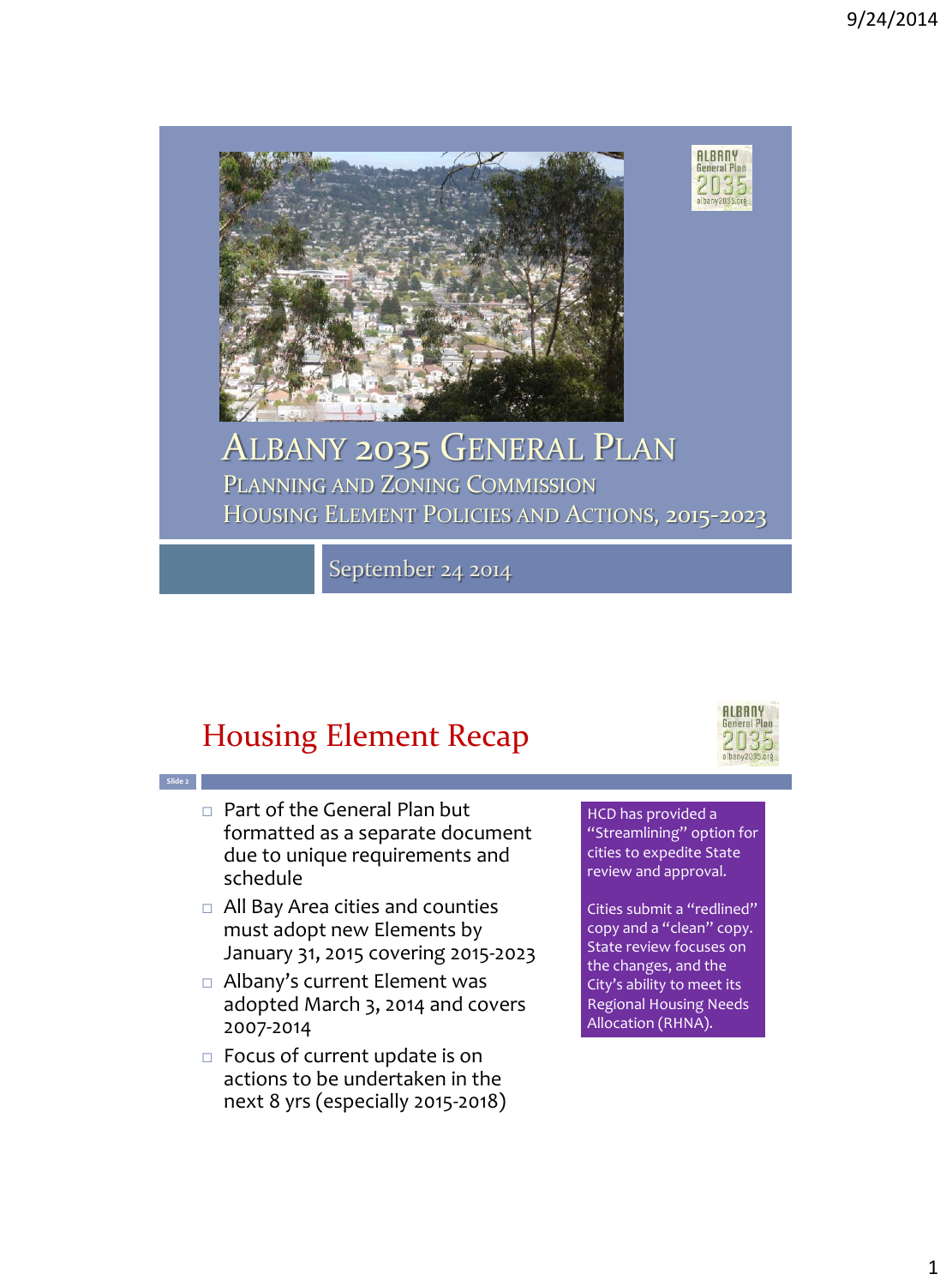#### AIRAN Housing Element Contents **Slide 3**  $\Box$  Introduction  $\Box$  Evaluation of Previous Element □ Needs Assessment  $\square$  Sites Inventory  $\Box$  Constraints Analysis  $\Box$  Goals, Policies, and Action Program

## Actions Presumed Complete by 1/31/15



- $\Box$  Adopt minimum densities in SPC and SC (2.A)
- $\Box$  Allow MF in R-4 zone without a use permit (4.A)
- □ Allow ground floor residential in SPC zone with a use permit for affordable housing projects (4.D)
- $\Box$  Allow SROs in the SPC zone (4.E)

**Slide 4**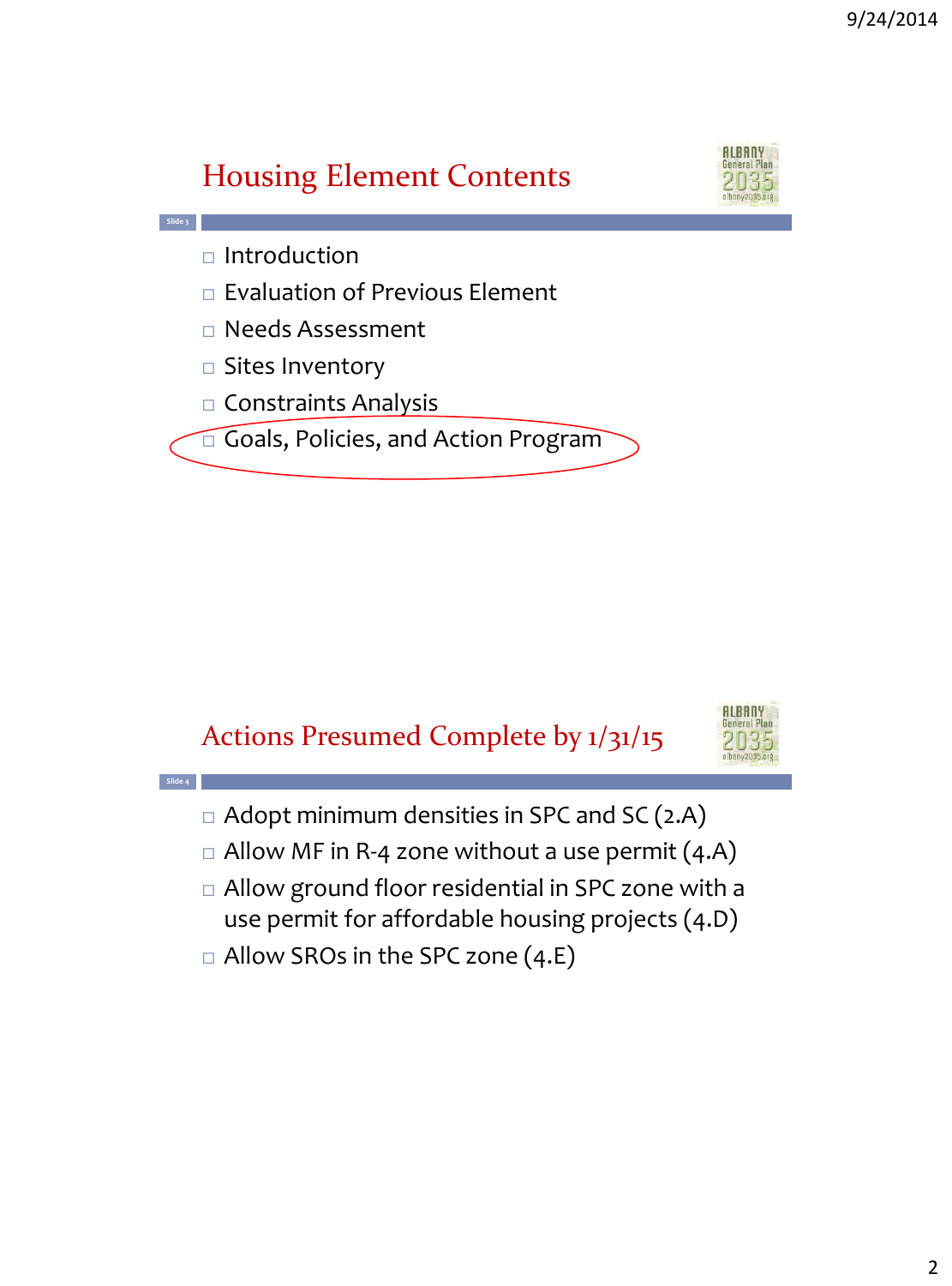**ALBANY** 

#### Housing Goals (unchanged) **Slide 5** 1. Preserve, maintain, and improve existing housing 2. Provide a variety of housing types, densities, designs, and price ranges to meet the needs of all residents 3. Expand housing opportunities for persons with special needs 4. Reduce constraints that add to the cost of producing and conserving housing 5. Enforce fair housing laws and end housing discrimination



3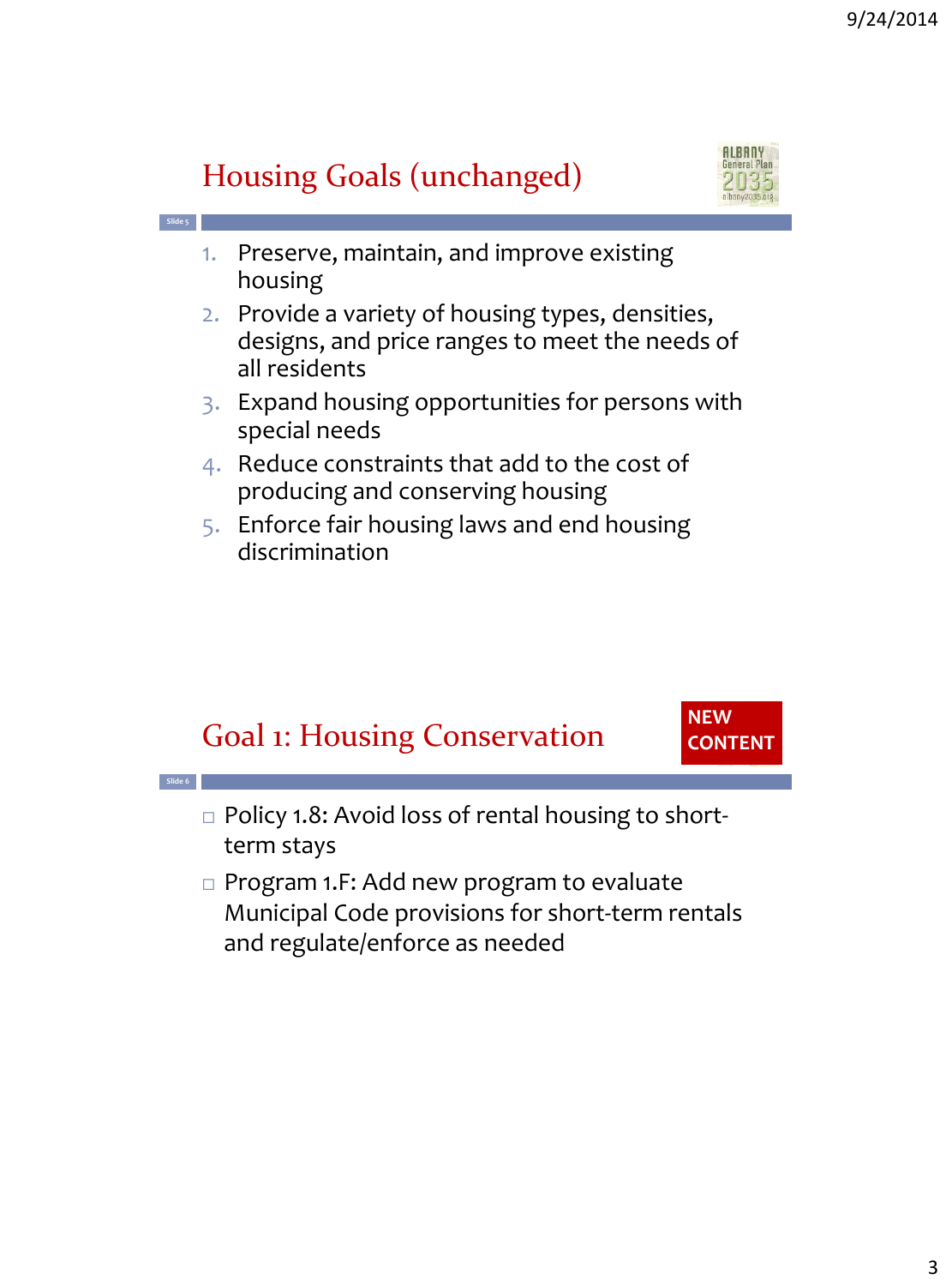## Goal 2: Housing Production



New Policies

**Slide 7**

- □ 2.12: Support scattered site affordable housing
- □ 2.13: Consider additional housing sites at UC Village and on other public sites not committed to park, open space, or public facility use
- □ 2.14: Support low income housing tax credit projects

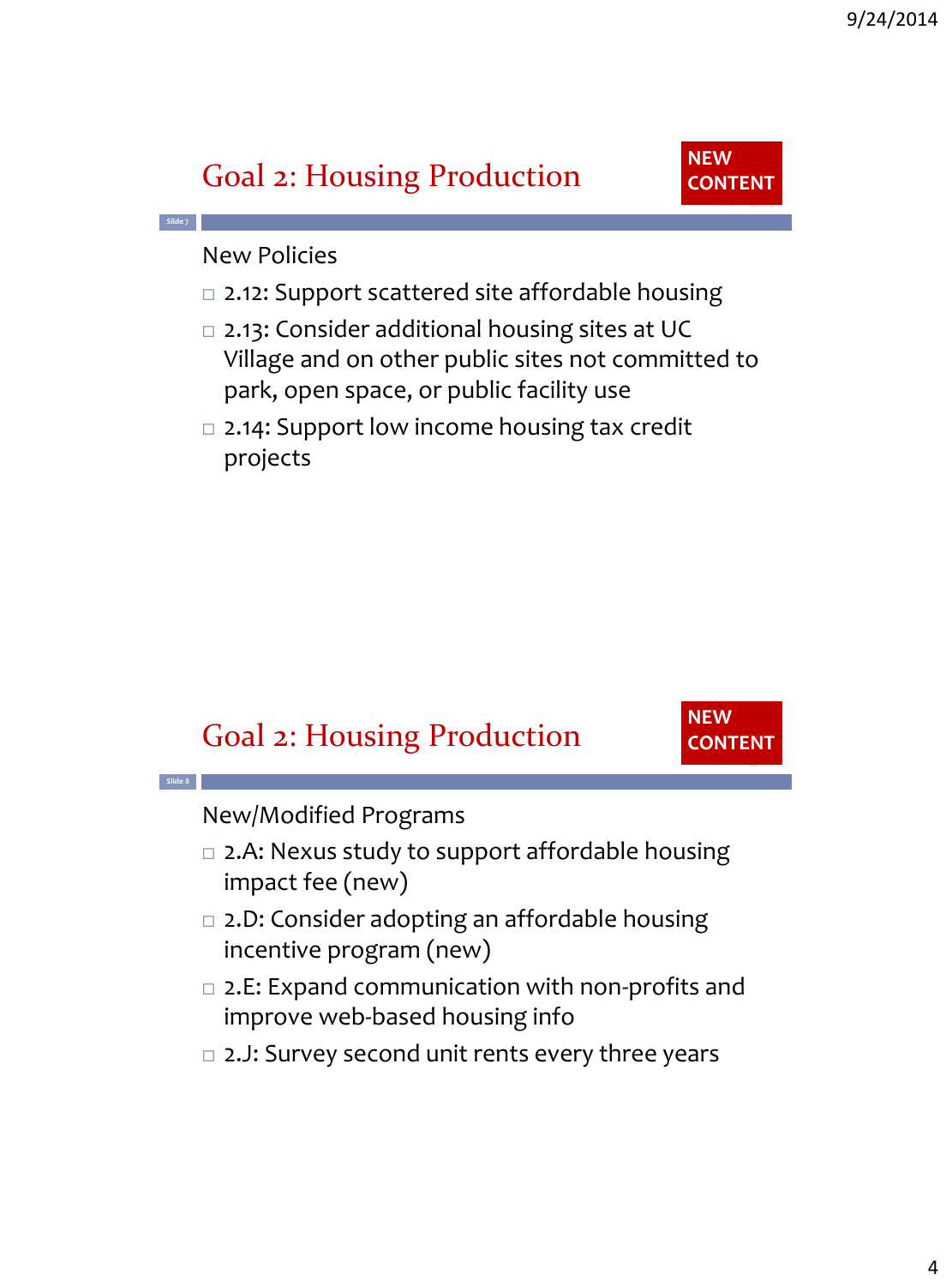## Goal 3: Special Housing Needs

**Slide 9**

**Slide 10**



- Former Program 3.E (zoning for transitional and supportive housing) reframed as a policy
- $\Box$  Current data added to 3.A, 3.D, 3.E
- □ 3.F: Consider allowing emergency shelter with a CUP in R-3 and SC
- 3.H: Explore feasibility of a homeless drop-in center for daytime services

## Goal 4: Reducing Constraints



- □ 4.7: Support innovative housing types
- □ 4.8: Encourage car-free living
- □ 4.A: Potential changes to R-1 and R-3 regs
- □ 4.B: Potential changes to second unit regs
- □ 4.D: Potential changes to SPC regs
- $\Box$  4.E: Updated to reflect parking study underway
- $\Box$  4.F: Updated to reflect parking task force outcome
- $\Box$  4.J: Evaluate obstacles/ opportunities for nontraditional building types (micro units, tiny homes)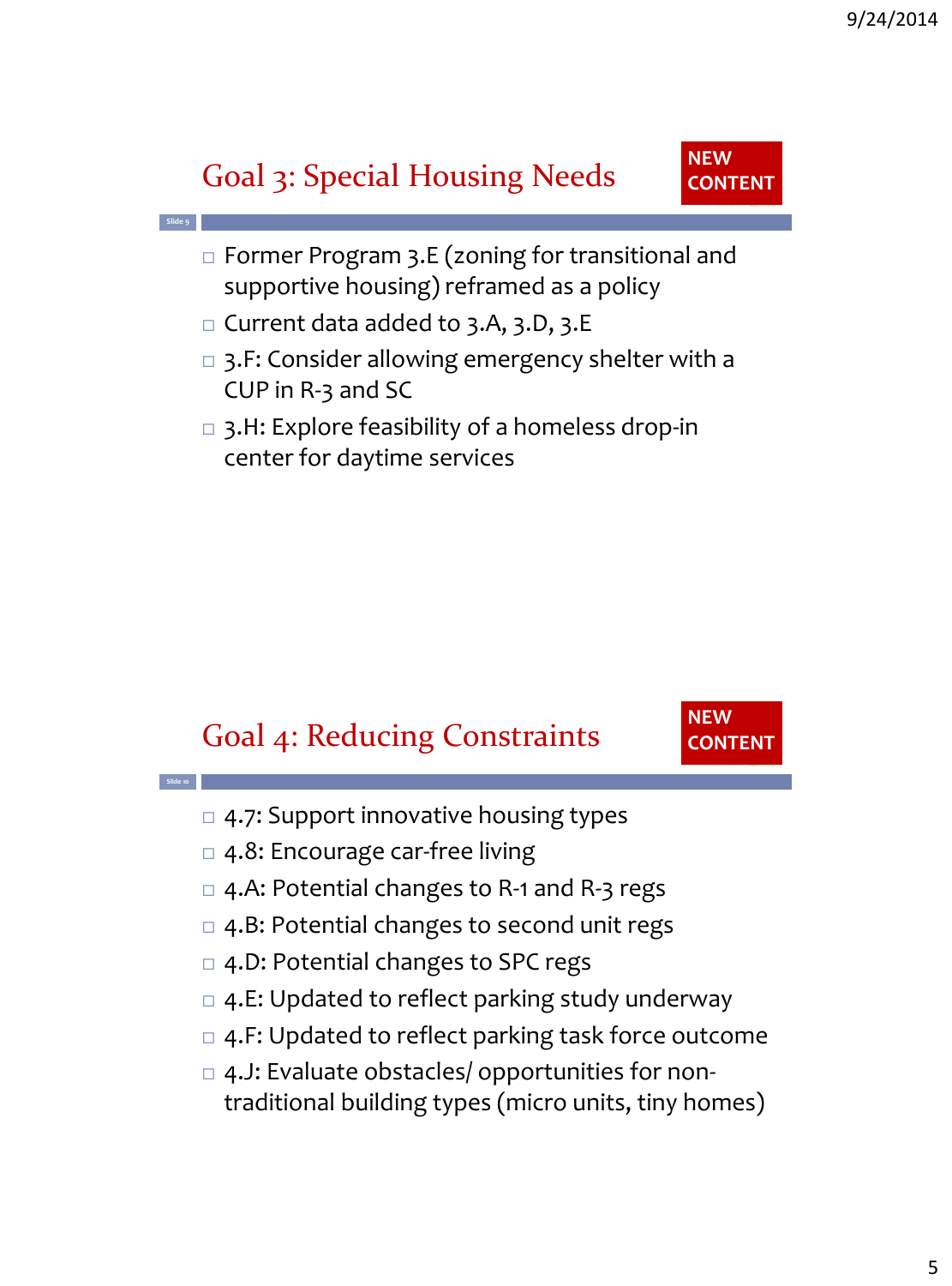## Goal 5: Fair Housing

**Slide 11**



- □ 5.7: Avoid displacement due to rising rents (new)
- □ 5.D: Fair Housing Training programs (new)
- □ 5.E: Rent Review Board feasibility (new)

## Next Steps



- □ Housing Element "symposium" (Sept 30)
- Updated Element with Revised Goals, Policies, Programs (Oct 3)
- □ Commission meeting to forward document: Oct 8
- □ City Council Study Session: Oct 20
- □ HCD Review (Nov-Dec)
- □ Revise (Dec)
- □ PC and CC adoption hearings: January 2015
- $\Box$  Adopt by January 31, 2015